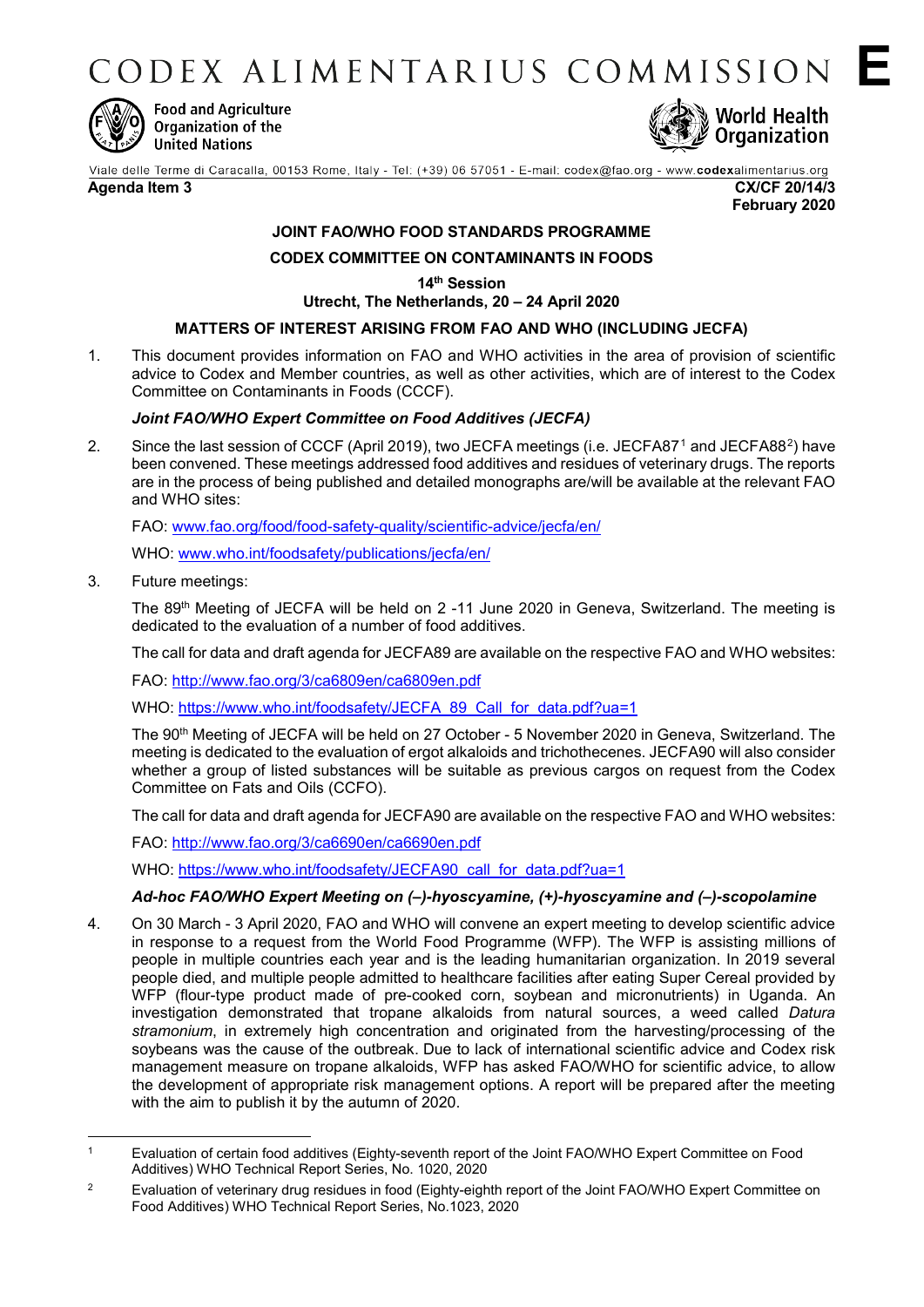## *Ad-hoc FAO/WHO Expert Meeting on Ciguatera Fish Poisoning*

5. The issue of Ciguatera poisoning (CP) was raised at CCCF11 (2017) and the Committee agreed to request scientific advice from FAO/WHO to enable the development of appropriate risk management options. Based on this request, FAO and WHO convened an expert meeting on 19-23 November 2018 in Rome. Although there are many gaps in the available information about CP, there are some needs that require urgent attention regarding both risk management and research. The main needs for risk management are for the definition of clear protocols to avoid the risk of consuming toxic seafood, mainly by local people and tourists, but also consumers purchasing imported seafood from certain areas. This includes a well-defined information and outreach programme, and a clear identification of the geographic distribution of fisheries resources and causative organisms, as well as CTXs presence and concentration in different tissues and anatomic parts of the affected fisheries resources. The main research needs refer to detection methods, both screening and analytical, and the need to have a stable supply programme of analytical standards. The full meeting report is in the process of being published and will soon be available on the FAO and WHO sites.

### *Requests for scientific advice*

- 6. Both organizations continue to jointly prioritise the requests for scientific advice taking into consideration the criteria proposed by Codex as well as the requests for advice from Member Countries and the availability of resources.
- 7. In scheduling the JECFA meetings and developing the agenda, the Joint FAO/WHO Secretariat has to take into account the priorities requested by the Committees on Food Additives, Contaminants in Foods and Residues of Veterinary Drugs in Foods. Due to the increasing requests for scientific advice to JECFA, not all requests can be addressed in the subsequent meeting.
- 8. To facilitate provision of extra-budgetary resources for scientific advice activities, please contact Dr Markus Lipp, FAO Food Safety and Quality Unit (jecfa@fao.org) and Mr Kim Petersen, Department of Nutrient and Food Safety, WHO (jecfa@who.int).

#### *Global Food Consumption Databases and ongoing activities to support countries to generate and to use data for risk analysis purposes*

- 9. Reliable information on food consumption, collected at individual level, is needed to estimate dietary exposure to chemicals and biological agents in the general population and in vulnerable population groups. To address the issue of insufficient access to such data, FAO and WHO have continued the work on the two following tools (initiated in 2014), to develop global food consumption databases.
	- CIFOCOss (FAO/WHO Chronic Individual Food Consumption Data summary statistics) has been further implemented with data from additional countries and available summary statistics. Moreover this data on food consumption and food contamination (GEMS/Food contaminants) are now available on the same platform and using an harmonized food classification FoodEx2: <http://apps.who.int/foscollab>
	- The FAO/WHO Global Individual Food Consumption Data Tool (FAO/WHO GIFT) is currently sharing 9 datasets (including 3 nationwide datasets) and aims to share another 50 by the end of 2022. The database provides not only access to all microdata but also provides food-based indicators in the field of food consumption, nutrition and food safety. FAO/WHO GIFT utilizes FoodEx2 as categorization tool, which has been upgraded for use at global level as the result of a collaboration between FAO, WHO and the European Food Safety Authority (EFSA). FAO/WHO GIFT also provides an up-to-date global inventory of individual quantitative food consumption surveys conducted, planned and ongoing, with detailed information on over 260 identified studies. The platform is available at<http://www.fao.org/gift-individual-food-consumption/en/>
	- The GEMS/Food programme continues to actively support the work of CCCF by supporting several electronic working groups (EWGs) in the collection and analysis of global food contamination data to derive recommendations for maximum levels (MLs).

#### *Risk Assessment Methods and Principles*

10. In addition to the scientific advice provided, the FAO/WHO Secretariats are working to update risk assessment methodologies, taking into account recommendations from expert meetings and the latest scientific developments. This is critical to assure that the scientific advice provided is based on up-todate methodology and scientific knowledge.

In this context, several activities are under way, to address the following areas: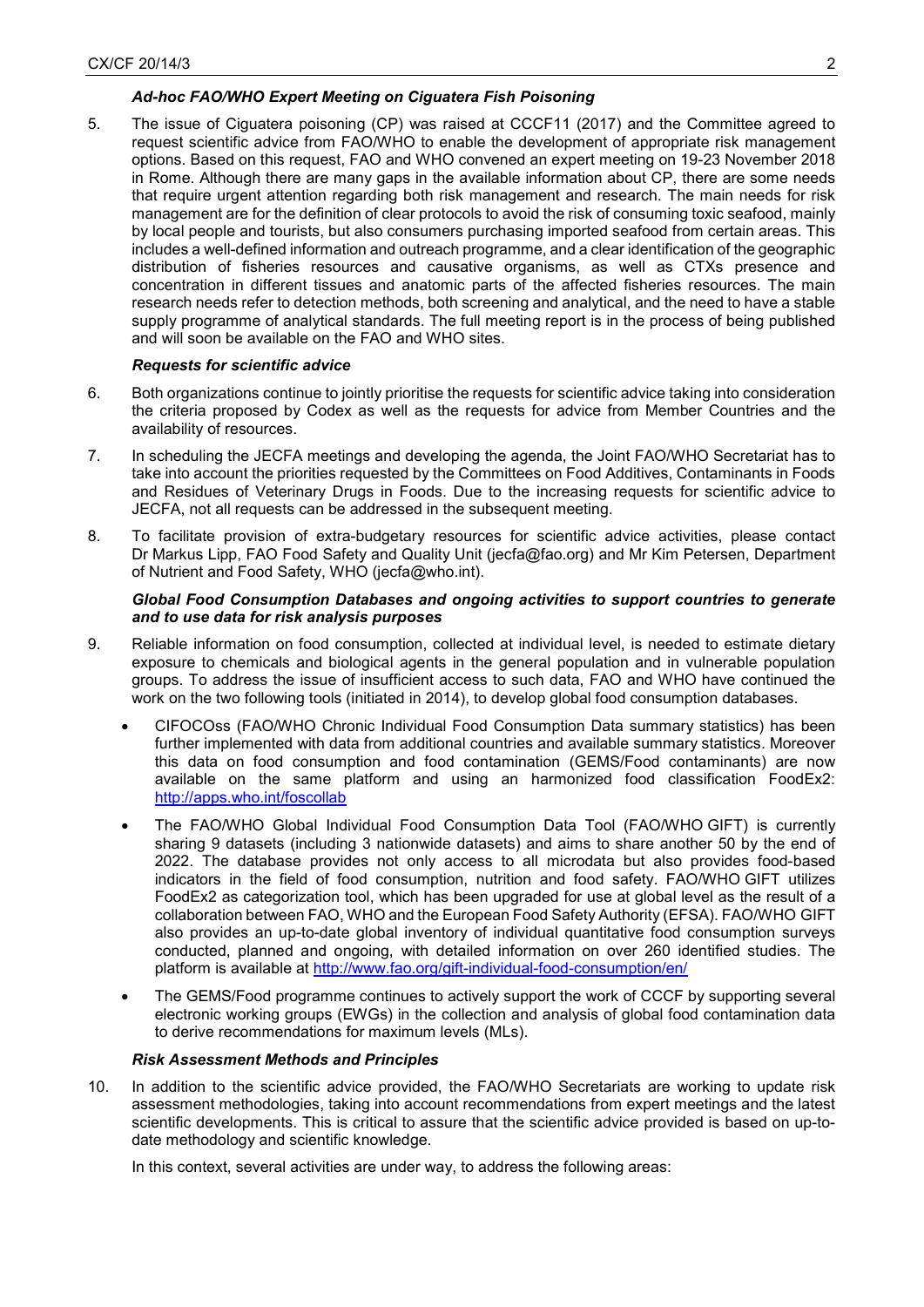#### *Chemical risk assessment methodology*

- Update of guidance on evaluation of genotoxicity of chemical substances in food (section 4.5 of the Environmental Health Criteria (EHC 240), Principles for risk assessment of chemicals in food (FAO/WHO 2009)). An expert working group has provided guidance on interpretation of test results, in addition to general descriptions of genotoxicity tests, special considerations for data poor substances, and considerations for chemically related substances and mixtures. The expert working group has also addressed recent developments and future directions. A draft guidance has been made open for comments during an open consultation and the comments are currently been considered before the finalization of the guidance. The updated guidance is expected to be finalized during the summer of 2020.
- Update of guidance on dose–response assessment and derivation of health-based guidance values (Chapter 5 of EHC 240). An expert working group has been established with the aim to update and extend the guidance on dose–response assessment and derivation of health-based guidance values. A draft guidance has been open for comments during an open consultation and the comments are currently been considered before the finalization of the guidance. The updated guidance is expected to be finalized during the summer of 2020.
- Update of guidance on evaluation of enzyme preparations (EHC 240). An expert working group has proposed that the safety of enzyme preparations could be assessed with methodologies using fewer animals (e.g. metabolic profiling of microbial fermentation products, genomic DNA sequencing identifying mycotoxin synthesis genes). The expert working group focused on enzymes from genetically modified microorganisms and the information requirements for their safety evaluation. The expert working group have also proposed changes to the relevant sections of EHC 240 and produced a checklist of information required in enzyme submissions for future JECFA evaluations. A draft guidance has been open for comments during an open consultation and the comments are currently been considered before the finalization of the guidance. The updated guidance is expected to be finalized during the summer of 2020.
- Update of guidance on assessing dietary exposure to chemical substances in food (Chapter 6 of EHC 240). As part of the efforts to improve the international harmonization of methods, a joint FAO/WHO Expert Consultation was held in Geneva on 18-20 September 2019 to update chapter 6, Dietary exposure assessment of chemicals in food, of the EHC 240. The revised document is posted on FAO and WHO websites for public comments before its publication.

## *FAO's publication on Food Safety and Climate Change*

11. Climate change is causing unprecedented damage to our ecosystems. Various climate change-related phenomenon like increasing temperatures, ocean warming and acidification, severe droughts, wildfires, altered precipitation patterns, melting glaciers, rising sea levels and amplification of extreme weather events have severe implications on our food systems. While the impacts of such environmental drivers on food security are well known, the effects on food safety receives less attention. In this regard, the FAO's publication "*Climate Change: Unpacking the Burden on Food Safety*" was written to identify and attempt to quantify some current and anticipated food safety issues that are associated with various climate change-related drivers. The food safety hazards that are considered in the publication are foodborne pathogens and parasites, harmful algal blooms, heavy metals with emphasis on methylmercury, pesticides and mycotoxins. By raising awareness of the issues, it is hoped that the document will not only help in improving our understanding of the climate change implications on food safety but also aid in fostering stronger international cooperation in reducing the global burden of these concerns. The publication concludes with a focus on the benefits of combining forward-looking approaches such as foresight with scientific innovations, not only to anticipate future challenges but also to build resilient systems that can be continually updated as more knowledge is assimilated. The publication is in the process of being published and will soon be available on the FAO site.

## *Other issues of potential interest to the Committee*

#### *FAO's work on bivalve mollusc monitoring*

12. International trade has been the main driving factor for the rapid growth of the bivalve mollusc production industry during the last six decades, growing from nearly one million tonnes in 1950 to 17.5 million tonnes in 2017. According to FAO statistics, the export value of bivalve mollusc trade reached USD 4.42 billion in 2017. However, there are a very limited number of countries with consistent monitoring programmes for bivalve mollusc.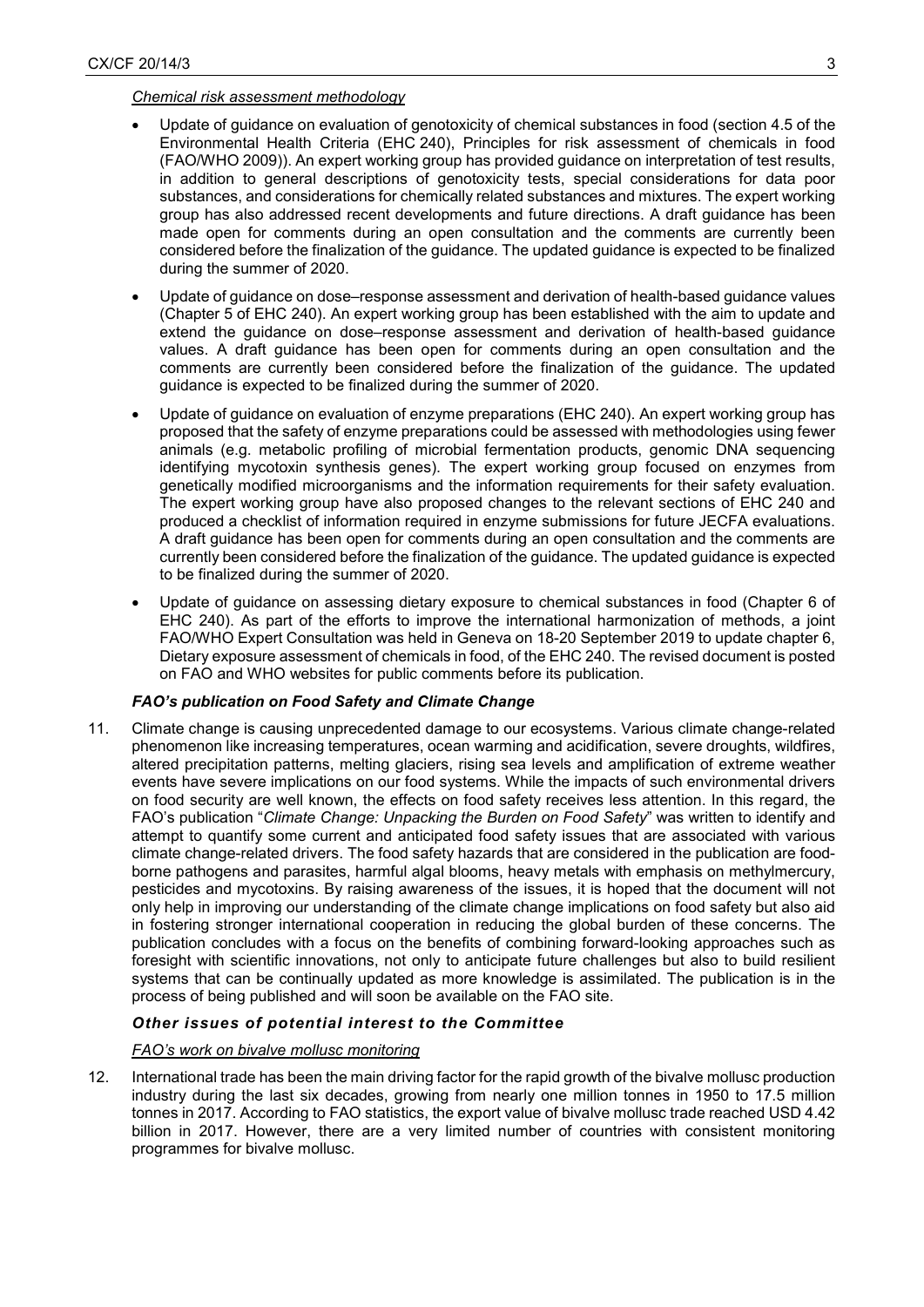- 13. The need for developing international guidance for implementation of bivalve mollusc sanitation programme within the framework of the Section 7 of the Codex Code of Practice for Fish and Fishery Products (CCFFP) was identified by the representatives of 15 major bivalve producing and trading countries participating in the 2nd International Workshop on Molluscan Shellfish Sanitation: Application of Sanitary Surveys, held 24–28 September, 2012, in Newport, USA. CCFFP33 and the FAO Committee on Fisheries Sub-Committee on International Trade supported the development of international guidance by FAO/WHO.
- 14. The guidance was developed by a team of International experts representing different geographical regions and different bivalve mollusc production practices and was piloted in a number of countries.
- 15. The guidance has also served as the basis for developing e-learning training material [\(https://elearning.fao.org/course/view.php?id=481\)](https://elearning.fao.org/course/view.php?id=481) as well as hands on training material.
- 16. The current document guides on aspects related to microbiological hazards, but lacks important guidance on chemical hazards, toxin phytoplankton and biotoxins for the development of the growing area aspects of bivalve mollusc sanitation programmes. FAO considers that there is a value in complementing this effort and build on the current guidance document to support countries in the production of safe bivalve mollusc and promote trade of this important commodity.

### *Microplastics*

### *Update from FAO*

17. The Global Oceans Action Summit for Food Security and Blue Growth<sup>[3](#page-3-0)</sup> requested that the FAO, The International Maritime Organization (IMO) and the United Nations Environment Programme (UNEP) work together with the Group of Experts on the Scientific Aspects of Marine Environmental Protection (GESAMP) to improve the knowledge base on microplastics in the marine environment and provide policy advice on this topic. As a result, UNEP approached GESAMP, FAO and other partners with a proposal to contribute to the global assessment on sources, fate and impacts of microplastics on the marine environment and resources with funding provided by the Government of Norway. FAO was requested to contribute specifically on fisheries and aquaculture. FAO worked closely with key partners and academia, which resulted in a report called ¨Microplastics in fisheries and aquaculture¨. [4](#page-3-1) The document describes the status of knowledge on the occurrence of microplastics in the aquatic environment and the implications for aquatic organisms and food safety. It contains a set of recommendations and best practices to reduce the possible impact of microplastics on fish populations and stocks, as well as on food safety issues arising from seafood consumption. However, fisheries and aquaculture products are not the only contributor to the dietary exposure of microplastics and the Subcommittee on Fish Trade (COFI-FT) in its seventeenth session requested FAO to work jointly with WHO to carry out an exposure assessment including other relevant food commodities.

## *Update from WHO*

- 18. Microplastic in the environment is an emerging contaminant that has generated intense public concern, questions to WHO from Member States and recurring queries from the media. Questions have been asked about the human health impacts of the exposure to microplastic particles, from the polymers themselves, to the monomers as well as additives used to make the plastic material, adsorbed chemical contaminants and associated biofilms.
- 19. Recognizing this, WHO has reviewed the state of evidence on microplastic in drinking-water and published a report assessing the risks to human health in August 2019[5.](#page-3-2) To continue WHO's effort to assess the potential health risks associated with exposure to microplastic, a currently ongoing project widens the scope of the assessment from a drinking-water focus to the environment, including exposure via food, water and air. Working with a group of international experts WHO aims to assess human health risks arising from exposure to microplastic particles from the environment, identify research needs and define the scope of the future work of WHO on microplastic particles. The report is expected to be published in summer 2020.

<span id="page-3-0"></span><sup>-</sup><sup>3</sup> http://www. globaloceansactionsummit.com/

<span id="page-3-1"></span><sup>4</sup> <http://www.fao.org/3/a-i7677e.pdf>

<span id="page-3-2"></span><sup>5</sup> <https://apps.who.int/iris/handle/10665/326499>